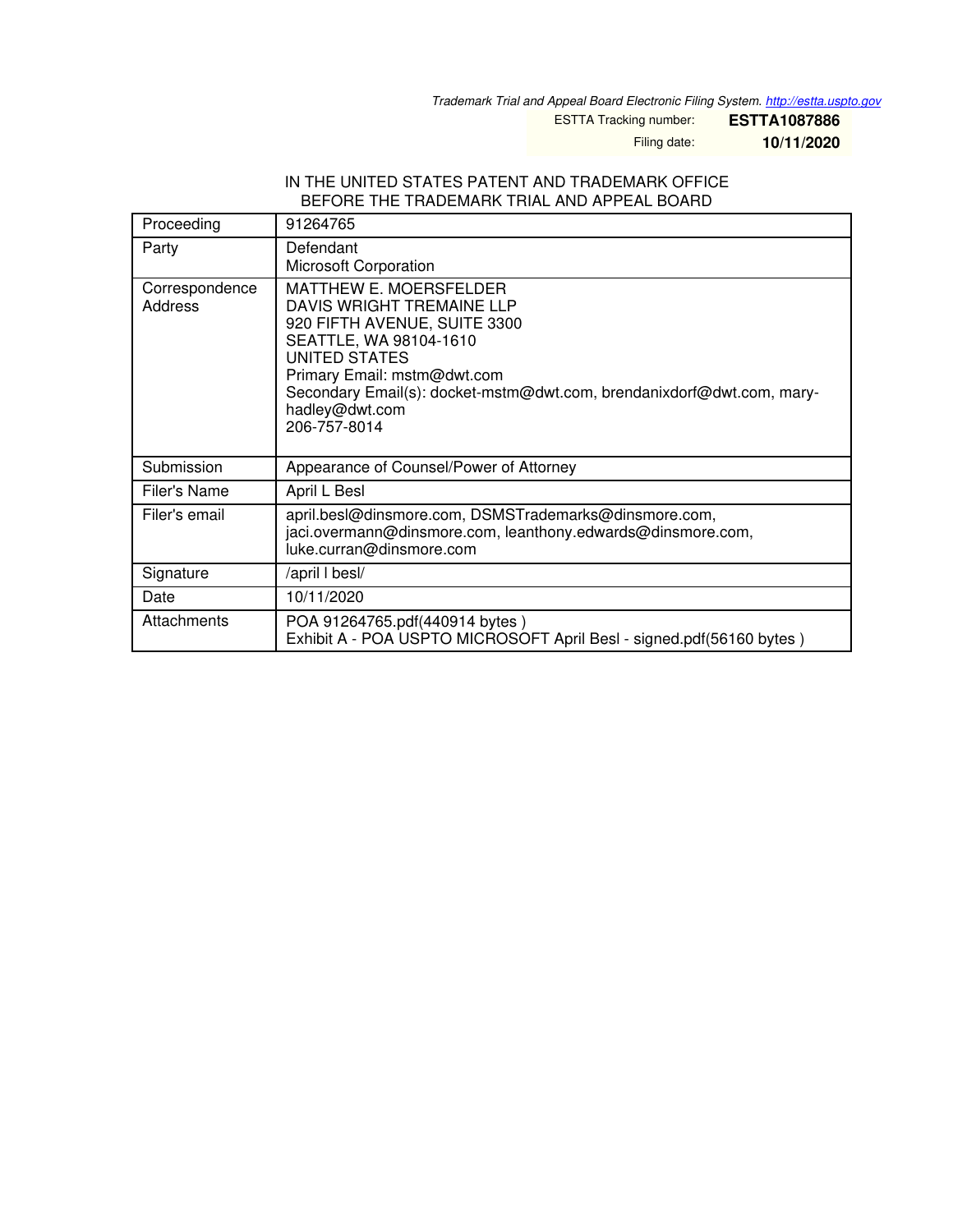# **IN THE UNITED STATES PATENT AND TRADEMARK OFFICE TRADEMARK TRIAL AND APPEAL BOARD**

**HONDA MOTOR CO. LTD.** 

**Plaintiff** 

**MICROSOFT CORPORATION** 

**vs. Serial No. 88/743538 Opposition No. 91264765** 

**Defendant.** 

**\_\_\_\_\_\_\_\_\_\_\_\_\_\_\_\_\_\_\_\_\_\_\_\_\_\_\_\_\_\_\_\_\_\_\_\_\_\_\_\_\_\_\_\_\_\_\_\_\_\_\_\_\_\_\_\_\_\_\_\_\_\_\_\_\_\_\_** 

# **NOTICE OF APPEARANCE OF COUNSEL AND POWER OF ATTORNEY**

 Applicant, Microsoft Corporation, hereby revokes all prior Powers of Attorney in this Opposition proceeding and appoints April L. Besl, a member of the Ohio State Bar, to transact all business in the US Trademark Office in connection therewith and to prosecute this Opposition

proceeding pursuant to the attached Power of Attorney signed by Applicant.

 Please change Applicant's attorney of record and correspondence address to the following:

> April L Besl Dinsmore & Shohl LLP 255 E. Fifth Street, Suite 1900 Cincinnati, Ohio 45202 513-977-8527 (phone) 513-977-8141 (fax) [april.besl@dinsmore.com](mailto:april.besl@dinsmore.com)  [DSMSTrademarks@dinsmore.com](mailto:DSMSTrademarks@dinsmore.com) [jaci.overmann@dinsmore.com](mailto:jaci.overmann@dinsmore.com)  [leanthony.edwards@dinsmore.com](mailto:leanthony.edwards@dinsmore.com)  [luke.curran@dinsmore.com](mailto:luke.curran@dinsmore.com)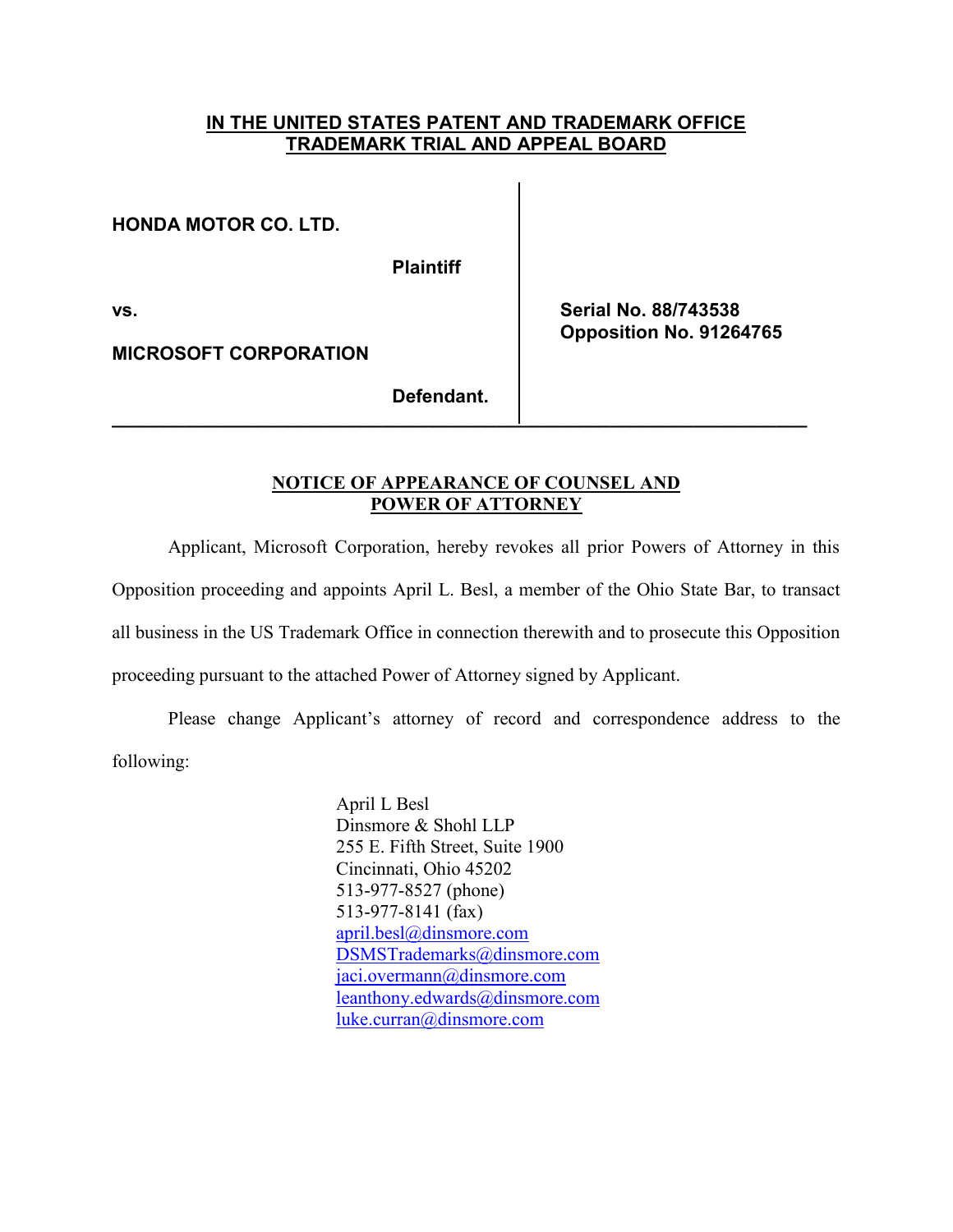Date: October 11, 2020 Respectfully submitted,

DINSMORE & SHOHL LLP

*/s/ April L Besl* 

 April L. Besl, Esq. Jaci Overmann, Esq. Leanthony Edwards, Esq. Luke Curran, Esq. 255 East Fifth Street, Suite 1900 Cincinnati, OH 45202 Telephone: (513) 977-8527 Facsimile: (513) 977-8141 E-mail: [april.besl@dinsmore.com](mailto:april.besl@dinsmore.com) [jaci.overmann@dinsmore.com](mailto:jaci.overmann@dinsmore.com)  [leanthony.edwards@dinsmore.com](mailto:leanthony.edwards@dinsmore.com)  luke.curran@dinsmore.com *Attorneys for Microsoft Corporation*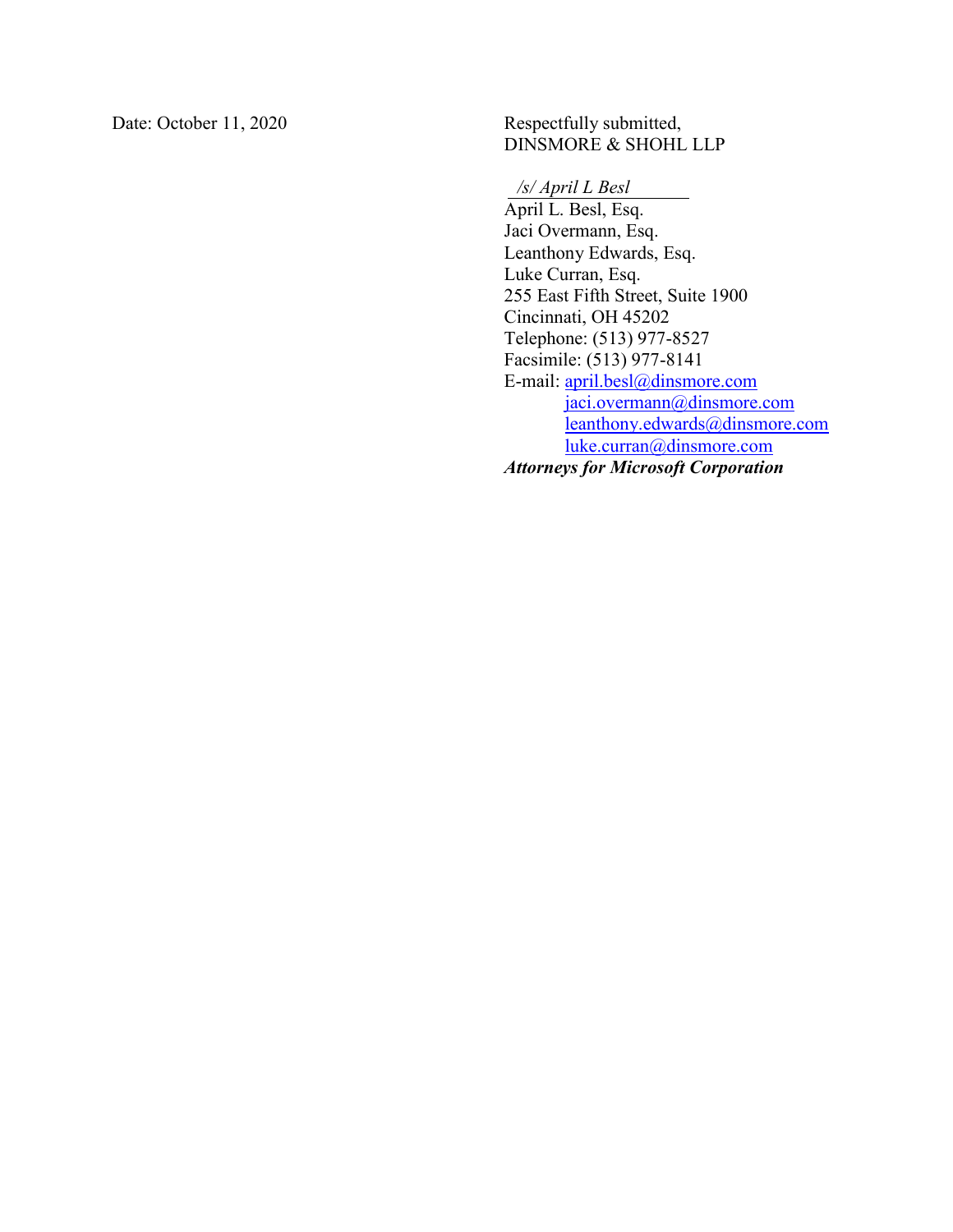# **CERTIFICATE OF SERVICE**

I HEREBY CERTIFY that a copy of the foregoing was sent via email on this 11th day of

October, to the following:

 Dyan Finguerra-Ducharma Pryor Cashman LLP 7 Times Square New York, NY 10036 dfinguerra-ducharme@pryorcashman.com, Mchandler@pryorcashman.com, tmdocketing@pryorcashman.com, [halexis@pryorcashman.com](mailto:halexis@pryorcashman.com)

/ *april l besl* /

April L Besl